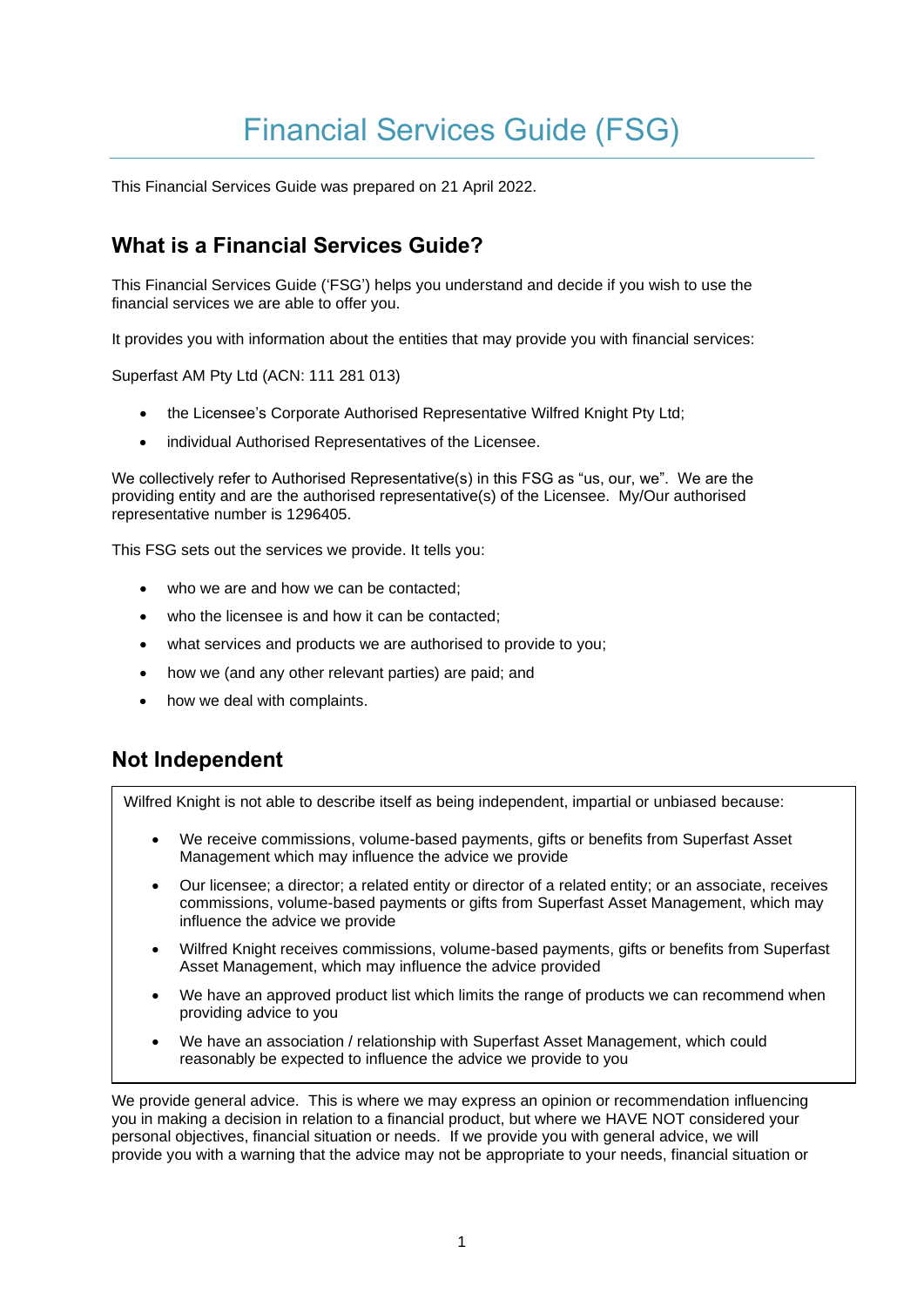objectives. Additionally, we will provide you with an applicable Product Disclosure Statement ('PDS') (if one is available) which you should read before making a decision that the product is right for you.

When a financial product is recommended to you, you will be provided with a PDS issued by the Licensee. The PDS contains information about the product to assist you in making an informed decision about the financial product. It will outline relevant terms, significant risks, and fees and charges associated with the product.

The Licensee has arrangements in place to maintain professional indemnity insurance. This insurance satisfies the requirements under s912B of the Act.

Please retain this FSG for your reference and any future dealings with us. We may also add documents at a later date which will also form part of this FSG, and these should be read together with the FSG. These documents will include the word 'FSG' in the heading.

# **Who will be providing the financial services to you?**

#### *The Licensee*

The Licensee is the authorising licensee for the financial services provided to you, and is responsible for those services.

The Licensee authorises, and is also responsible for, the content and distribution of this FSG.

The Licensee's contact details are as follows:

| Licensee name:      | <b>Superfast AM Pty Ltd</b>               |
|---------------------|-------------------------------------------|
| <b>AFSL number:</b> | 283043                                    |
| Address:            | 53 Caswell Crescent, TANILBA BAY NSW 2319 |
| <b>Phone:</b>       | $(03)$ 6431 8151                          |
| Email:              | advice@superfastam.com.au                 |
|                     |                                           |

The Licensee's Authorised Representatives who may provide services to you are listed below.

#### *Authorised Representative details*

**Name:** Wilfred Knight Pty Ltd

**Address:** 6 Nepean Highway, Brighton VIC 3186

**Website:** https://wilfredknight.com.au/

**Phone:** (03) 9116 8396

You can provide instructions to us by contacting us using the contact details above.

The Licensee and the Authorised Representatives listed in this FSG act on your behalf when we provide financial services to you.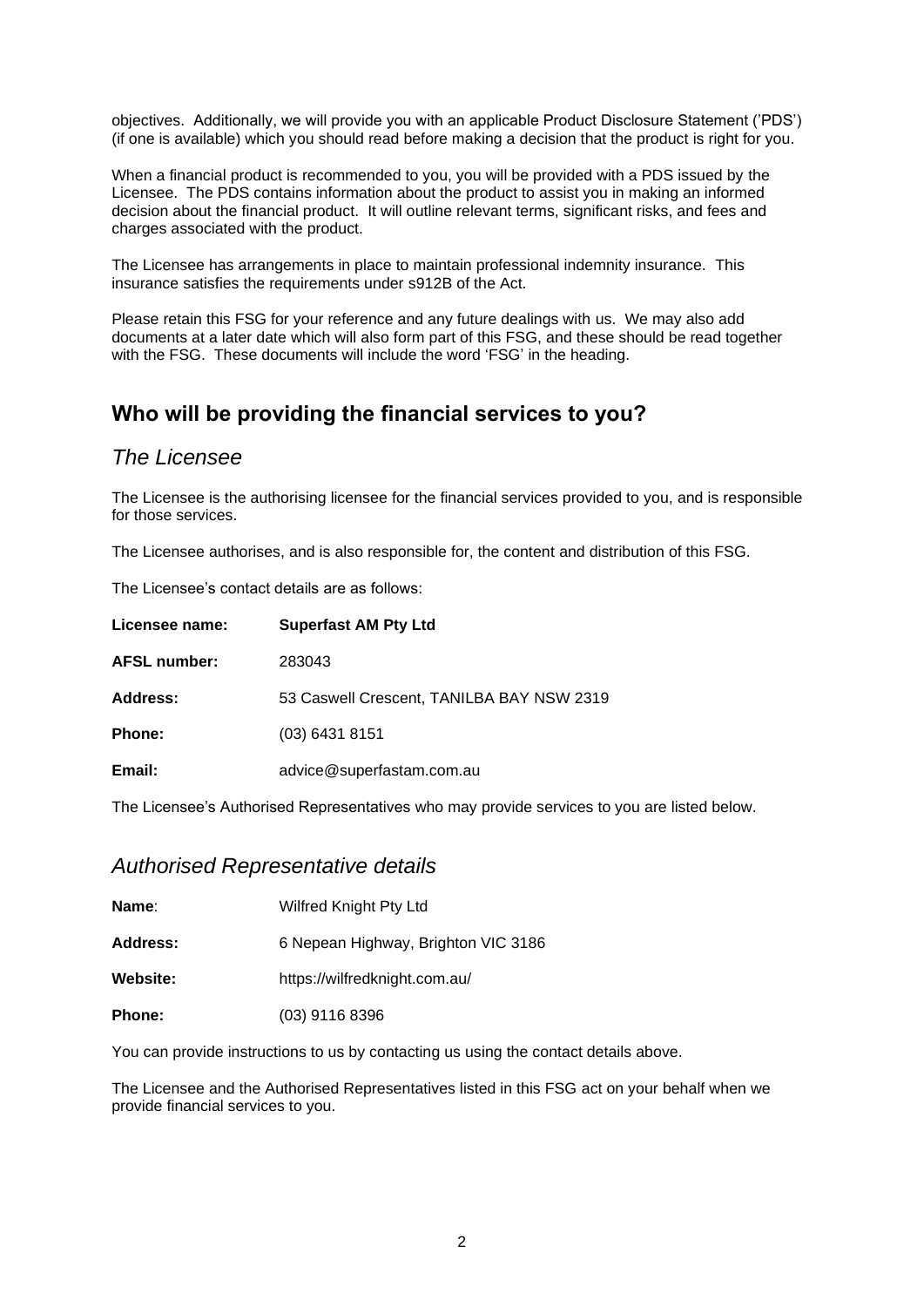## **What services and products are we authorised to provide to you?**

Any financial information and advice provided is general in nature and has been prepared without taking into account your objectives, financial situation or needs – it may not be appropriate to your situation. Because of that, you should, before acting on the advice, consider the appropriateness of the advice, having regard to those things. The advice provided should not be construed as financial, taxation, or legal advice.

Before acquiring any financial product, you should obtain the relevant Product Disclosure Statement (PDS) for any product mentioned and consider its contents before making any decision. Past performance is not a reliable indicator of future performance. We do not warrant that any future forecasts are guaranteed to occur.

We are authorised to provide these services and products to both retail and wholesale clients.

There is an important difference between 'general advice' and 'personal advice'. If we provide you with 'general advice' it means that we have not considered any of your individual objectives, financial situation and needs.

If we provide you with 'personal advice' we will consider your individual objectives, financial situation and needs when making our recommendation to you.

We will only provide services to you, with your prior, informed consent. If you do not understand any of the information in this Financial Services Guide, or have any other questions relating to the terms on which we will be acting, please contact us.

In providing our services, other financial matters may arise, however, we are not authorised to assist with any financial and product services except those explained above. You should seek specific advice from the appropriate professionals on other matters relevant to you.

## **What fees and commissions are payable to us?**

Fees for providing you with our services are received by:

- 1. the Licensee, or
- 2. our related body corporate that employs the authorised representative, or
- 3. the individual authorised representative, or
- 4. the corporate authorised representative.

## *Service fees and fees for advice*

We do not charge any service fees or fees for advice.

## *Commissions*

If a client is referred to the Superfast AM for personal advice, we may receive 20% referral fee on any fees for services provided by Superfast AM. These commissions are included in the fees, premiums and interest rate (in the case of margin loans) you pay for the product. They are not an additional cost to you. We may agree to rebate some or all of these.

## **How are we and third parties remunerated?**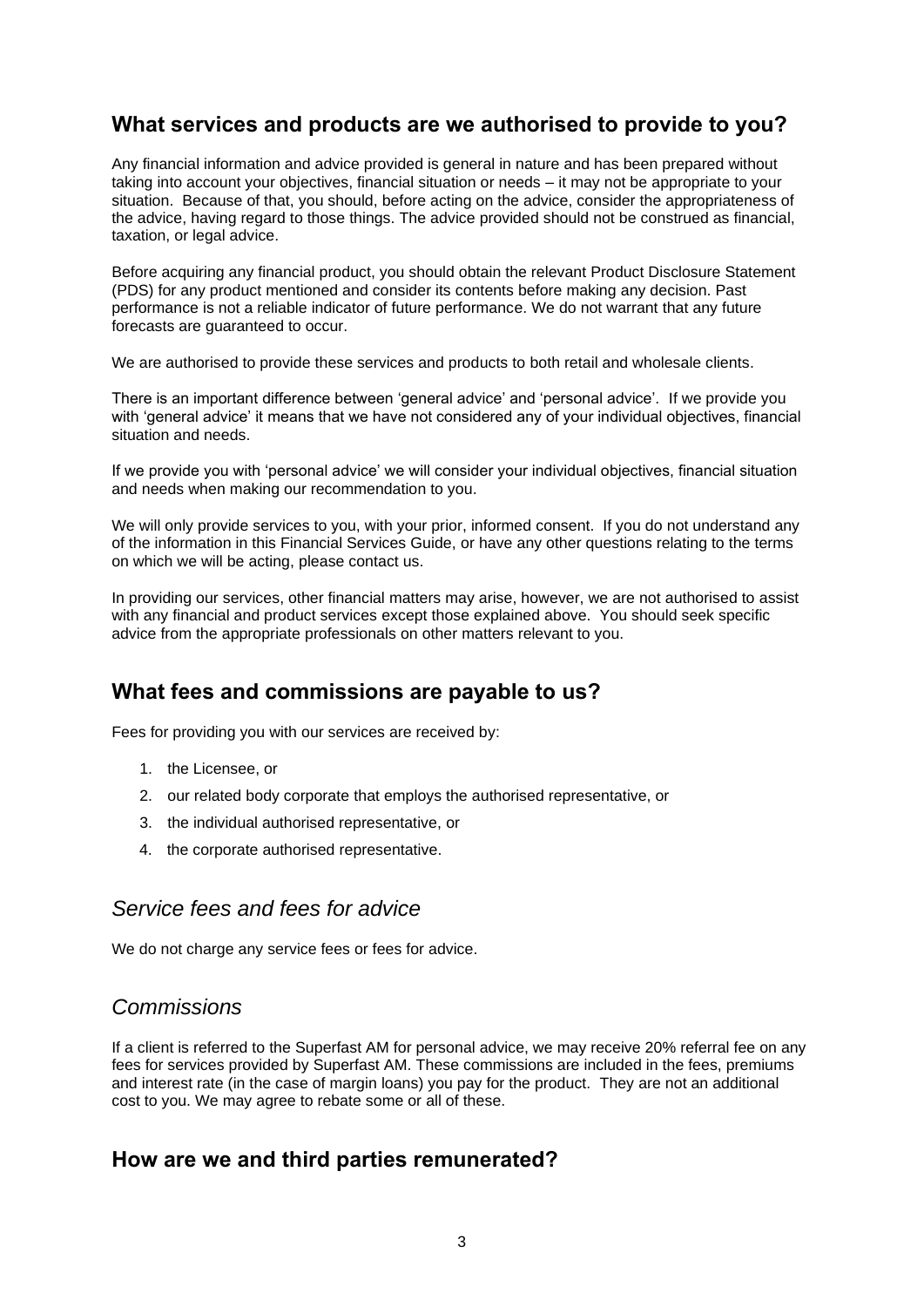The Licensee's directors and employees (including any employees of a related body corporate) are remunerated by salary.

The Licensee's shareholders (including any shareholders of a related body corporate) will also receive a benefit based on the Licensee's ongoing company performance.

Wilfred Knight's shareholders will also receive a benefit based on Wilfred Knights's ongoing company performance.

The Licensee shall pay to Wilfred Knight an amount equal to 20% of all SOA and ongoing advice fees, received by the Licensee, as a result of any referrals by Wilfred Knight.

You may request more details about the way these people or entities are remunerated within a reasonable time after receiving this document and before any financial services are given to you. If remuneration or other benefits are calculable at the time personal advice is given, it will be disclosed at the time that personal advice is given, or as soon as practicable afterwards. If remuneration is not calculable at that time, a statement of how the remuneration is calculated will be given to you at the time the advice is given, or as soon as practicable afterwards.

By using or continuing to use our services, you agree that:

- 1. All fees and charges received by us as described in this FSG (other than third party fees and charges) are a benefit given to us by you, in exchange for the services provided by us.
- 2. We do not charge asset-based fees where you are investing using borrowed money.
- 3. You understand, consent to, authorise and direct us to charge you in this way.

#### **What arrangements may influence our advice to you?**

Superfast AM has appointed Bellmont Securities as the investment manager for all strategies within the SMA's held on the Hub 24 platform. Bellmont Securities is a related party of Superfast AM Pty Ltd (Superfast AM).

Big Little Developments is a related party to Superfast AM and undertakes consulting work in relation to property projects that Superfast AM may be offering their clients primarily through the Domacom platform.

Taurus Equity is a related party to Superfast AM and undertakes consulting work in relation to fixed income projects that Superfast AM may be offering their clients.

Superfast AM has referral arrangements with many brokerage firms for the provision of Credit Advice for its clients. Superfast AM may receive an initial commission of up to 28.5% of the brokerage payable from any credit provider. This is not an additional fee directly payable by you.

Benefits payable to your adviser or their business will be disclosed to you in writing and/or advice documents, these are also detailed in their Financial Services Guide (Adviser Profile).

## **What should you do if you have a complaint?**

If you have a complaint, you can contact us and discuss your complaint.

Please contact the Complaints Manager of our Licensee using any of the contact details at the start of this FSG. We will try and resolve your complaint quickly, fairly and within prescribed timeframes.

If the complaint cannot be resolved to your satisfaction within 30 days, you have the right to refer the matter to the Australian Financial Complaints Authority (AFCA). AFCA provides a fair and independent financial services complaint resolution that is free to consumers.